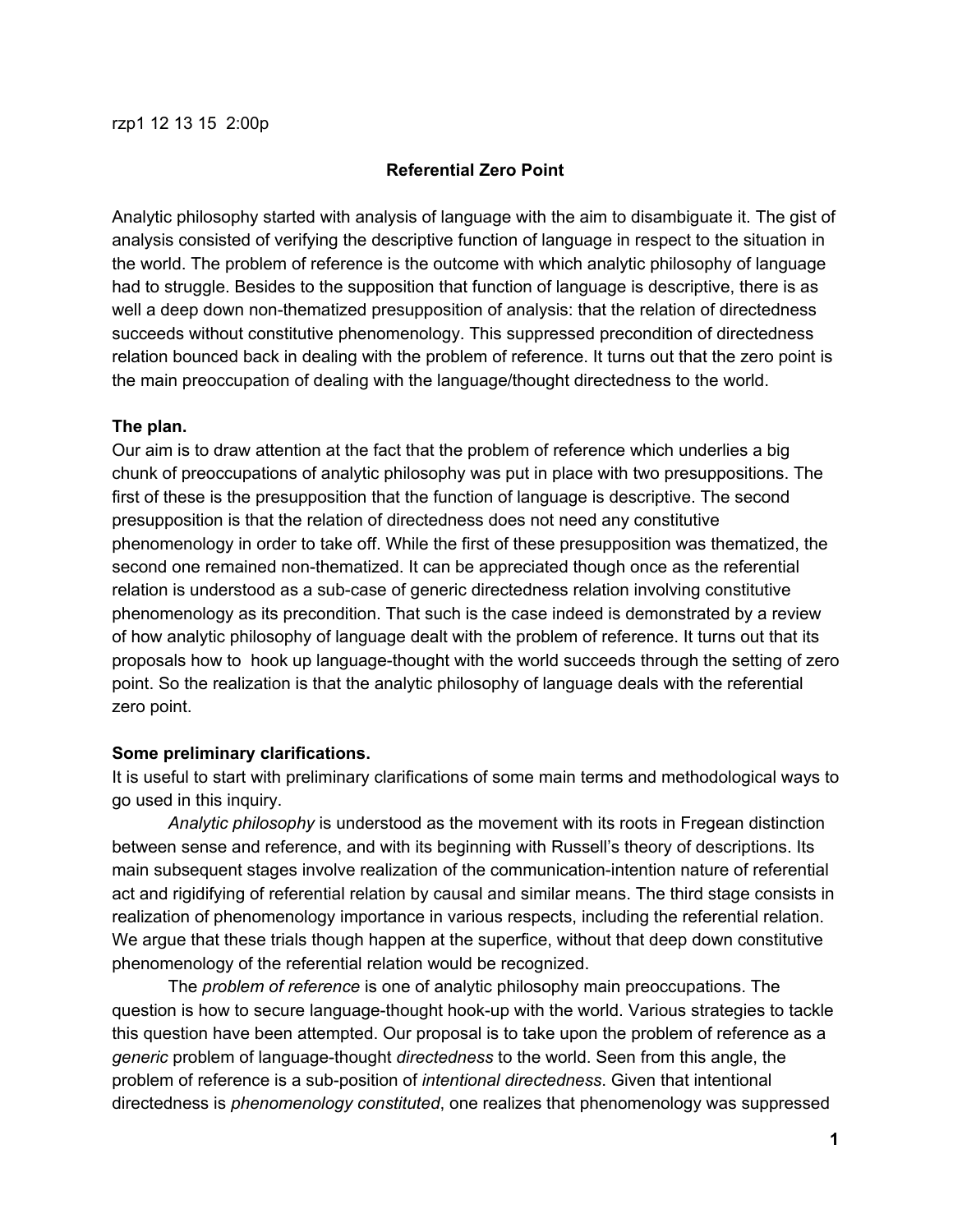from analytic philosophy manners to treat referential relation. This denial of constitutive phenomenology however came back with vengeance though in the manner in which analytic philosophy approached the problem of reference. An overview testifies that it dealt with it in the zero point manner.

*Zero point* is phenomenology constituted first person point of view perspective through which one approaches one's surroundings. There isn't any other possible approach to the world, empiricists may claim. One major characteristics of the zero point is that it enables re-presentation, without though being represented itself. This reminds upon the direct relatedness to the world in which the problem of reference was treated.

The two basic *presuppositions of analytical philosophy* we take to be

(1). The function of language is descriptive.

(2). Referential relation succeeds without constitutive phenomenology.

The first of these presuppositions (1) was thematized in analytic philosophy, through various perspectives how to approach it, ranging from direct acquaintance relation, up to the causal chain and possible or actual world support. The second of these presuppositions (2) was not thematized, and singling it out we take to be our task. In this, we receive help from an overview (preliminary for now) of how analytic philosophy of language treated referential relation.

An important *methodological* point needs to be stressed. Given that analytic philosophy treatment of the problem of reference was minutiously dealt with for more than a century, with all the textual and technical wimpiness, without that it would even realize and even less thematize presupposition (2) of constitutive phenomenology bashing from the referential relation, we here propose a *robust* approach to the topics, relying upon the main shapes of the situation. In this way, we propose a fresh look at the analytic philosophy and the problem of reference, not the least having its impact upon the relation of analytic philosophy with various of the so called continental philosophy brands. In this we are helped by *generic* take upon *directedness* relation which reveals referential relation to be its sub-case. This allows us to explain why the problem of reference in analytic tradition actually dealt with the zero point and not with a kind of external relation. As said, we think that the most efficient way of dealing with our topics now is to paint with wide brush. In this manner we delineate a *research program* though which may be minutiously exercised in scholarly ways. Justification for our robust way to proceed here though comes from the neglected thematizing of *directedness* relation *phenomenological constitution* and of its reduction to the referential relation in analytic philosophy.

#### **The beginnings of analytical philosophy in the aim of disambiguating language.**

Analytic philosophy is upon the stage for more than a century now and so it is on time to take a perspectival look at its beginnings. Its *precursor* is to be found in Frege's approach to language, particularly in his distinction between sense and reference of linguistic expressions. It this Frege followed a tradition of *mastering language* so that it would get rid of its ambiguities and vagueness, bringing it closer to an ideal artificial language, in fact to the language of predicate logic. This program of language mastering is a follow-up of the *tractability* underwriting *calculus ratiocinator* and *lingua characterica* Raymond Lullus and Leibniz traditions. The aim of this program was to introduce *tractable* inferential relations and semantically certified referential relations, so that ambiguity that characterizes natural language would disappear from both of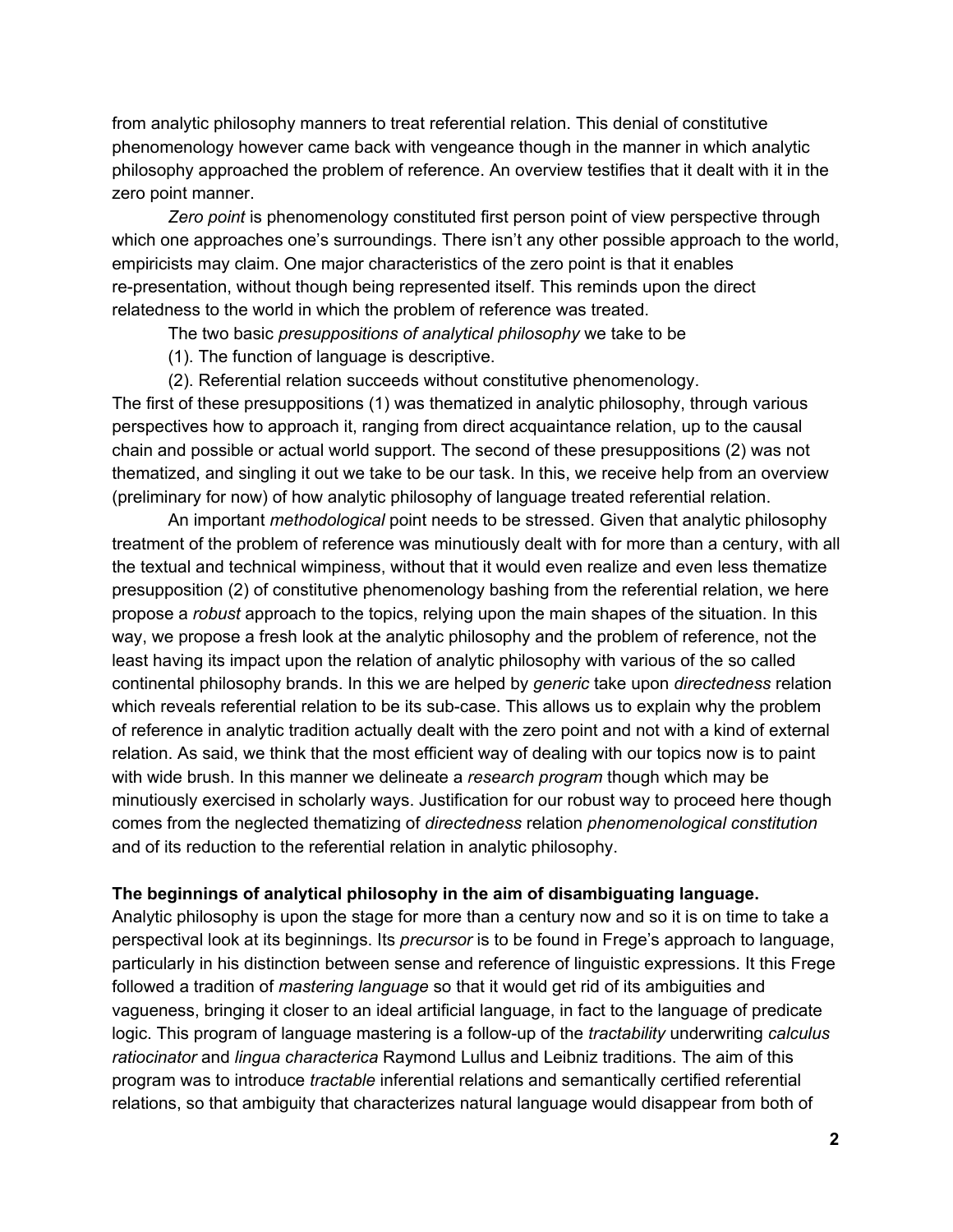these. Frege did not reject natural language in its entirety. He praised its ambiguity supported richness in poetic practices and in everyday conversations. Yet he insisted with his purifying proposals in respect to what he took to be *scientific language*. Granting all of this, Frege may be treated as *precursor* and not as beginer of analytic philosophy. Notice that in proposing his *Begriffsschrift*, Frege aimed at extinguishing conversational mode of reasoning in favor of *written tracking of the reasoning process*, so that inferential moves would be entirely tractable. Participants involved into the reasoning process would just *write down* their inferential moves on the two-dimensional surface of a page, without any need to have recourse to language and to talk. This *inferential tractability* supporting method was modelled upon arithmetical proceedings. Semantic issues pertaining to the reference were kind of secondary for Frege's overall *Begriffsschrift* project, although they became the main discussion point of Frege's work, due to the ensuing stress put upon these questions from the part of the mainly *semantics* directed analysis of language project started by Russell. So this was widely discussed. The *inferential* part of Frege's overall project though was not extensively discussed, and rather it was accepted as the basis of various forms of predicate logic.

Analytic philosophy started with Bertrand Russell's *theory of definite descriptions*, such as it is delineated in his paper On Denoting (1905). The simple fact is that in this paper an *analysis of language* is proposed which was uncontestedly accepted as the trend to follow by analytic philosophers and that remained unchallenged for almost half a century. The main target of Russell's approach were not inferential relations, i.e. relations between compositionality guided semantic items, but rather the semantic relation itself. This is illustrated by the analysis Russell proposed of the linguistic sentence

(S) The actual king of France is bald.

According to Russell, the grammatical form of (S) is misleading, for it presupposes the affirmation of existence of the actual king of France. Here is the *analysis* of (S) proposed by Russell:

(Sa) (ai) There exists actual king of France & (aii) There exists exactly one actual king of France & (aiii) This king has the property of being bald.

The main idea of this proposed analysis is that the *surface* form of the linguistic sentence (S) hides a *deeper underlying* committal structure which may be spelled out by *logical analysis* (Sa), with its three ingredients. The first ingredient of analysis (ai) reveals the supposed ontological commitment of (S) in respect to the existence of the mentioned actual king of France as an entity in the world. The second analysis of (S) ingredient (aii) reveals the presupposition that there exists exactly one king of France, as signaled by the *definite* description introducing "the" (so, we are not talking about "a" king of France). The third ingredient of sentence (S) that the analysis reveals affirms the property (of baldness in this case) attributed to the supposedly existing entity. The deep structure revealed by analysis (Sa) that was misguidedly hidden by the grammatical presuppositions of the sentence (S) is conjunctive, which means that all the ingredients should be satisfied in search of its truthfulness. The main of these presuppositions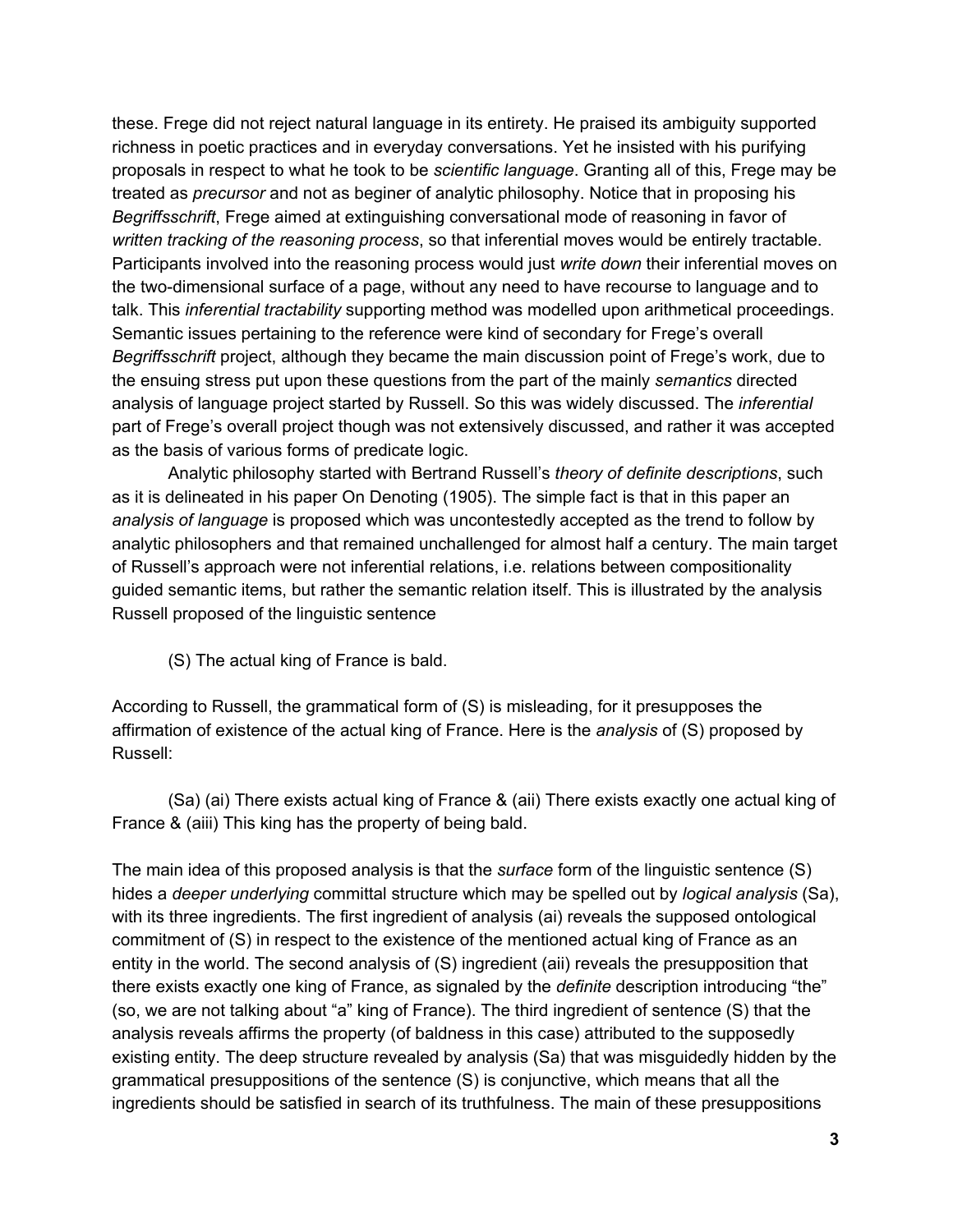that the analysis reveals is the ingredient (ai) with its ontological commitment. Ingredients (aii) and (aiii) obviously depend upon it.

It is therefore interesting to realize the test of analysis (ai) as proposed by Russell. This test is commonsensical supported, which certainly counts in its favor: one *takes a look in the world* whether there really is the entity that (S) presupposes to be there. This look into the world happens from someone's *perspective*, even if one tries to present it in an objectivist manner. This *ontological* check-up for the entity supposedly committed to by (S) is crucial for the test of its *semantic* value. At least we deal with semantic value in a compositional manner, so that (ai) supports as a part the entire semantic composition presumed to govern the sentence (S).

Notice that Russell embraces the view that the *surface grammatical* commitments of language (in (S)) are really *misleading*, up to the point that he practically opts for *exclusion of language* from the analysis (Sa). Russell namely introduces *logical proper name* as the ultimate verification of the presupposition ingrained into (ai). There are proper names, such as "Bertrand", "Matjaz" and "king of France". Now notice that all of these names, by the very fact that they are spelled out in language*,* bear some *connotative* burden. But this connotative characteristics according to Russell is *misleading* in respect to commitments of sentences such as (S). So he takes over *logical proper name* as properly supporting the analysis of (ai) kind. Logical proper name is a *direct involving relation* between the one *epistemically checking the situation*, and between the *world*. The mentioned directness does away with any *linguistic* ingredients in order to secure ontological verification. In this manner, through introduction of the logical proper name, Russell dismisses *semantic* weight of language, in parallel with Frege's *inferential* weight of language dismissal.

#### **The descriptive function of language thematized presupposition of analysis.**

The first presupposition involved into Russell's *theory of descriptions* is

(1). The function of language is descriptive.

This presupposition is clear from the very name of the theory of descriptions. The main ingredient of the analysis of (S) is the purported ontological supposition (ai), which is ultimately tackled by the logical proper name. The very simple idea is that language is there first of all to *describe* the world. And if it fails in this manner all in acting as if it would be at the level with the job, it will be misguiding.

The descriptive function of language is the first ingredient of *philosophical analysis* presupposition (1) that was approached in several ways and thus was well thematized throughout its debates. In more than a century an abundance of proposals came onto the stage. Descriptive function and thus relation of the presupposition such as (ai) tried to be secured through causal or historical chains, by direct and indirect referential and sense involving relations, through preconditions set by possible worlds and through the actual world(s). That's sufficient to claim that the presupposition of philosophical analysis was well *thematized*.

# **The absence of constitutive phenomenology in directedness relation nonthematized presupposition of analysis.**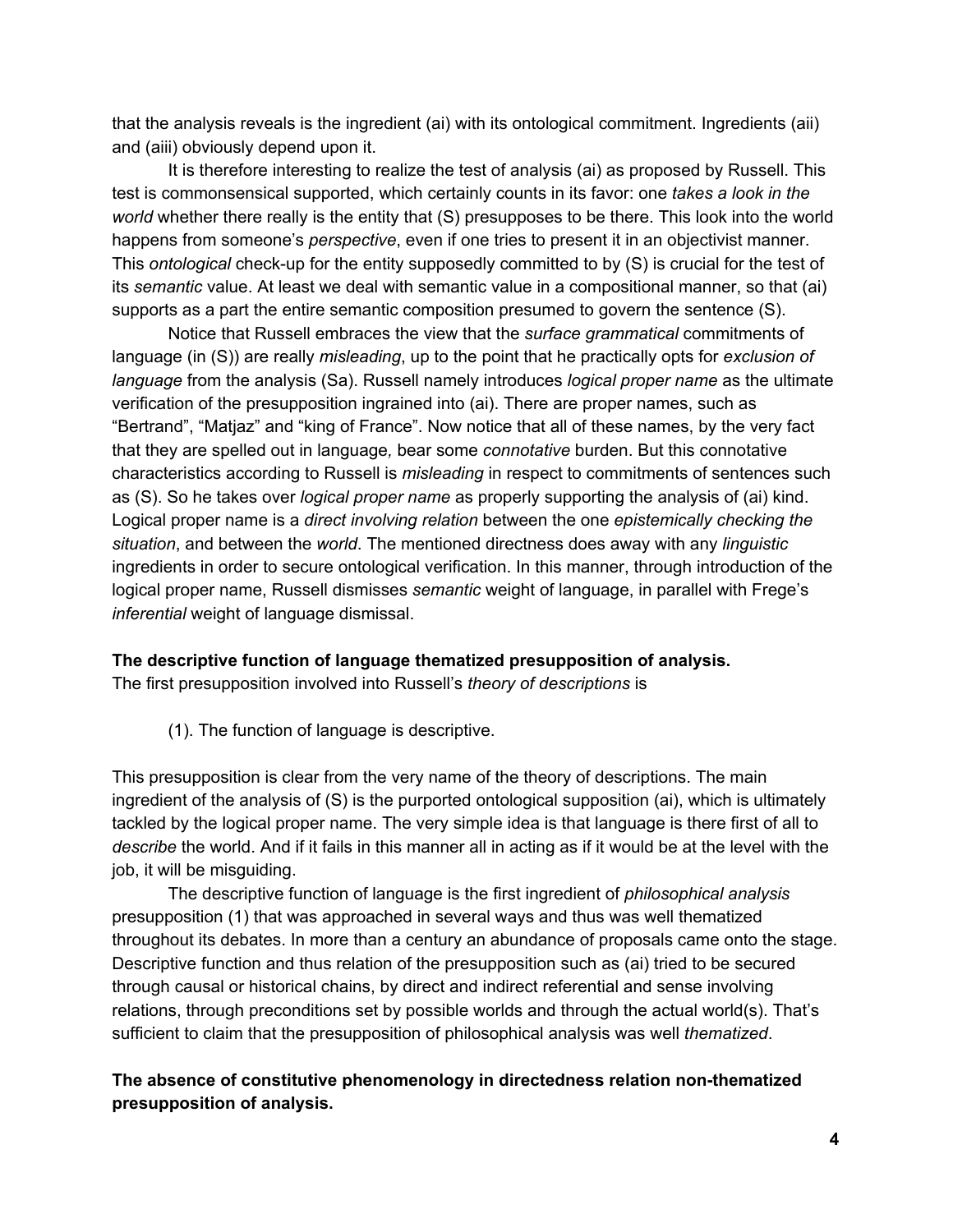There is a second presupposition of philosophical analysis though that was *not thematized*:

(2). Referential relation succeeds without constitutive phenomenology.

In order to understand the weight of this presupposition we need to take a look at the beginning of philosophical analysis such as these were delineated in Russell's On denoting (1905). This brings us to the *background* of the presupposition (1), introducing a direct relation between the cognizer and the world, securing descriptive function of language along the requirements of the logical proper name.

The answer comes from considering what presupposition (1) was arguing against. It was Russell's own view about what the entities presupposed in sentences such as (S) would be. In his phase before theory of descriptions Russell adopted a view of *possible objects* as candidates that may satisfy semantic relation. That was the time when Russell subscribed to a version of Meinongian possible objects. Now with the theory of description he rejected such ontological and semantic commitments. Russell thus now embraced actualism (followed in that by Quine and by David Lewis pluralistic actualism) all in rebelling against Meinong's and his former own brand of possibilism.

In order to understand the importance of presupposition (2) we need to take a quick look though at the nature of *Meinongian possible objects* (to which Russell himself earlier subscribed as we just said). Just what are these possible objects? Meinongian possible objects constituted one version of the *intentional* relation resuscitated by Brentano from its medieval and Aristotelian origins. Famously, Brentano claimed that in each thought something is thought about and that in each desire something is desired. What exactly this relation of *directedness* involves though became disputed in Brentano school. Twardowski pointed out that two interpretations are possible: one may be directed either at the *content* or at the *object*. If I think about the cat which does not happen to be here, I may be either interpreted as entertaining a directedness towards a *content*, or again towards an *object*. In this manner, the intentional relation joined the historical tradition of interpretative possibilities. Meinong embraced the interpretation of intentional relation as being directed at *objects*. That one included not just actual, but as well possible and impossible objects, often interpreted as joining of properties in subsets (that may participate in a superset of all properties, therewith avoiding ontological proliferation objection to the view (Dale Jacquette)). Russell's attack upon non-actual objects was well thematized in the subsequent discussion. What was not thematized however was his presupposition (2), according to which referential relation succeeds without constitutive phenomenology. What does this mean?

We have to appreciate that *possible* and *impossible objects* Russell argued against with his presupposition of analysis (1) and (2) were *intentional* objects. Now, a very deep presupposition about intentional objects as treated in Brentano school was that these objects are *phenomenology constituted*. This meant that intentional relation is not possible without *consciousness*, i.e. without somebody engaging into this relation in a *consciousnessphenomenology* based manner. This presupposition of Brentanian school was so widely shared in it that it was taken for granted: consciousness or phenomenology is precondition of intentional directedness.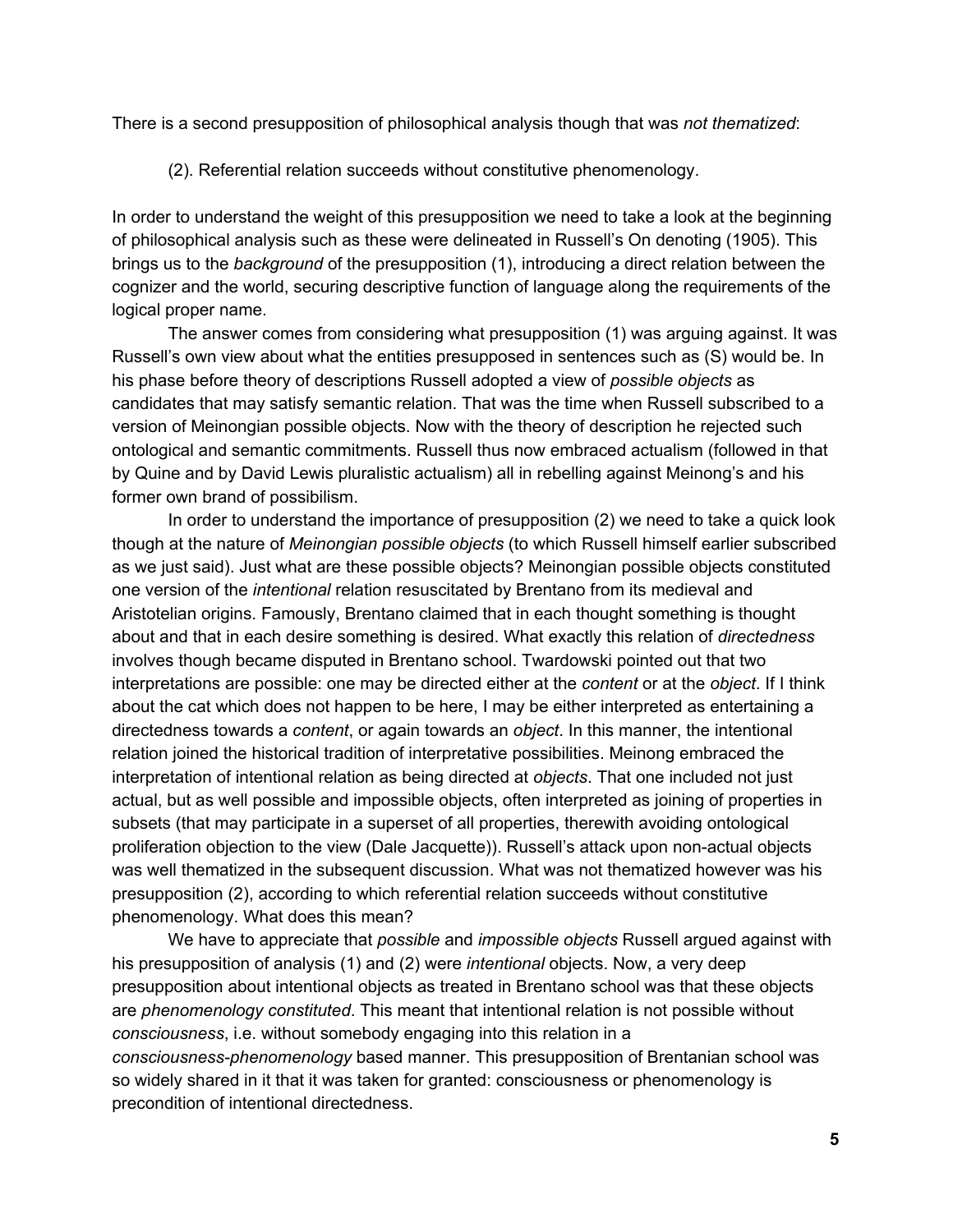Now, seen from this perspective, *referential* relation to which Russell subscribed as contra-indication against possible objects with his presupposition (2) has to be treated *generically* as sub-case of the relation of *directedness*. It would be perhaps appropriate to say that referential relation is a sub-case of intentional directedness. It is such a case indeed, yet a wanting one, for it expelled the precondition of *intentional* directedness by the very presupposition (2).

This does not bar *phenomenologyconsciousness* of making appearance along the philosophy of language problem of reference trail as perhaps the most important chapter of analytic philosophy.

### **Bouncing back of the phenomenology constitution suppressed precondition of directedness in problem of reference dealing with the zero point.**

Let us take a look again at the theory of descriptions procedure and commitments. Whereas procedure consisted of analysis of the supposed surface misguiding commitments of linguistic items such as (S) in direction of analysis along the model of (Sa), the real commitments of analysis were these of *securing referential relation through cognizer's direct checkup involvement in the world*, from his immediate perspective, avoiding the potentially misleading linguistic means. That was the basis of the (ai) kind of analysis in the Russell's logical proper name of the basis ontological and semantic commitment of sentence such as (S). Notice that such a *logical proper name* involving relation dismissed language indeed, but actually brought in the *perspective* of the cognizer and therewith the *phenomenology* that is constitutive for such a *perspectival engagement*. Russell tried to expel phenomenological constitution in the generic *directedness* relation that he conceived as the one of reference, but it bounced back in his main proposed logical proper name cure, involving phenomenology constituted aspect upon the referential situation.

A whole industry of tackling the problem of reference followed this lead, although without thematizing it. We will quickly hint at some prominent examples. *Kripke* tried to secure referential relation through his proposal of rigid designation, which ranges over all possible worlds, thereby providing a criticism of the theory of description. Yet causal chain and social character of names lead to the *direct relation to the world* that may then be causally transmitted. This direct relation we take it again needs to involve phenomenology as supporting direct causal hook-up. The story is again based in immediate contact with the world.

*Donnellan* objected to the theory of descriptions univocity, distinguishing between referential and attributive uses, supported by pragmatic considerations. In this, he continued P.F. *Strawson's* refusal to stick to the clear truth-value securing presupposition (1), towards implicature embracing neither true nor false truth-value gaps. *Grice's* conversational implicatures point into this direction as well. All of these communication-intention approaches point out the *phenomenology* involved into the entire situation of *directedness*, and should be treated through *holistic phenomenology* contribution angle to this one. In this respect, trying to seize direct relation between cognizer and the world in tackling referential relation is more instructive,

*Kaplan* tried to improve descriptions through his emphasis upon *demonstratives*, starting with *indexicals*. Notice that Russell's logical proper name was a demonstrative, involving direct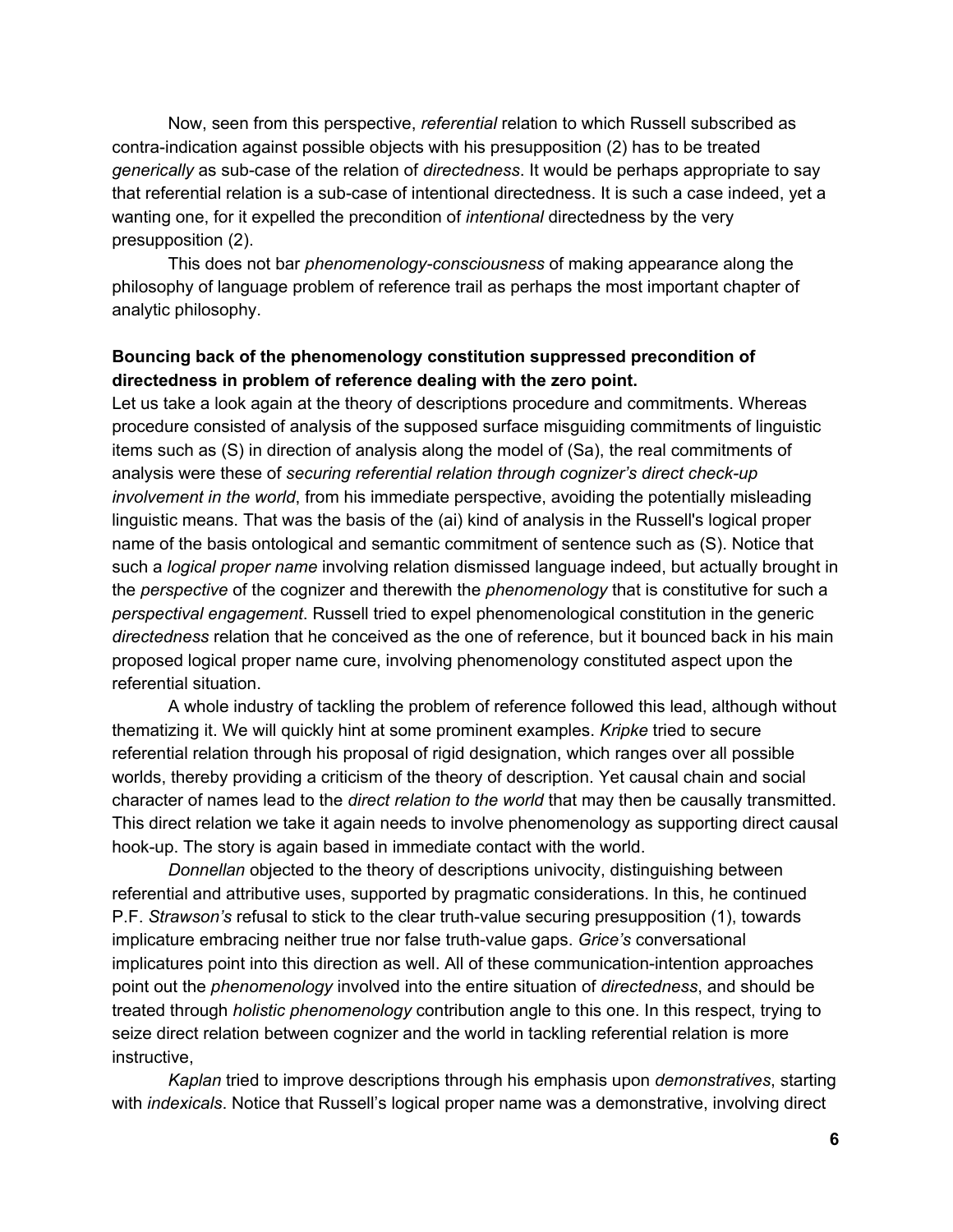pointing ("that") at the world. Indexicals systematically change reference with the context of their enunciation. Demonstratives are supposed to secure referential relation, at the cost of definite descriptions. And they involve *demonstrative aspect* that needs to be supported by *phenomenology* such as it is to be found in *one's aspectual pointing at the world*, when one tries to secure referential hook-up.

*Evans* argued for Fregean theory of indexicals, thereby opposing Kaplan who thought that it is not possible. He introduced indexical senses as *showing* the reference from several angles in opposition to *saying* it, spelling it out in an explicit manner.

*Putnam* again used direct causal relation as an immediate access to the world, through the experts provided objective means, such as specifying the DNA as a referential hook-up of an observed animal kind, and H2O as the referential hook-up for the substance which is psychologically accessible through stereotypes. In this way, Putnam degrades psychology in profit of direct referential externalist relation secured by scientific experts. Yet these experts need a *situation* of direct referential checkup, in which we may suppose that phenomenological constitution is basic again.

These quick remarks need elaboration. Yet they are perhaps sufficient for the evaluation of the importance of presupposition (2) of philosophical analysis, This is a negative presupposition, rejecting phenomenological constitution of referential relation. And indeed, one may think that referential externalistically minded relation succeeds without phenomenological constitution. This would seem plausible if it is opposed to the intentional, phenomenology constituted directedness. And yet, our quick review of how the problem of reference was treated in analytic tradition shows how the suppressed phenomenological constitution bounced back through the zero point phenomenologically constituted angle, through which direct referential relation tried to be secured, through demonstratives and indexicals.

#### **Referential zero point as the outcome of analysis.**

Considering the above hints about coming back of the phenomenological constitution in the search for securing of referential relation, through demonstratives and indexicals, one comes to the *referential zero point*. This means that reference, through the practice of securing it in analytic philosophy, encounters the *zero point*, the *direct perspectival angle* of the one exercising the securing practice.

*Zero point*, as we hinted at, is the direct environment involving perspective. Mach illustrated it by a picture of what he visually notices being comfortably seated in a reclining chair. He sees the surrounding room, the objects positioned in it, and his body. But he does not see his eyes. Whatever enables hims to represent the surrounding world is not itself represented. That's the zero point. Now, referential relation was supposed to be secured by the support of objective and descriptive means. But it turned out that the practice of analytic philosophy in respect hoe the securing of referential relation was treated, repeatedly returned to the zero point. And th9s one is not externalist, but rather it is narrowly evidentially supported.

We may thus say that the *referential zero point* is the outcome of philosophical analysis. What is to be recommended now is that *phenomenological constitution* should be recognized as the basic take on *intentional directedness*, so that referential relation is just one of its impersonations. Despite of its externalist credences, the problem of reference as the basis of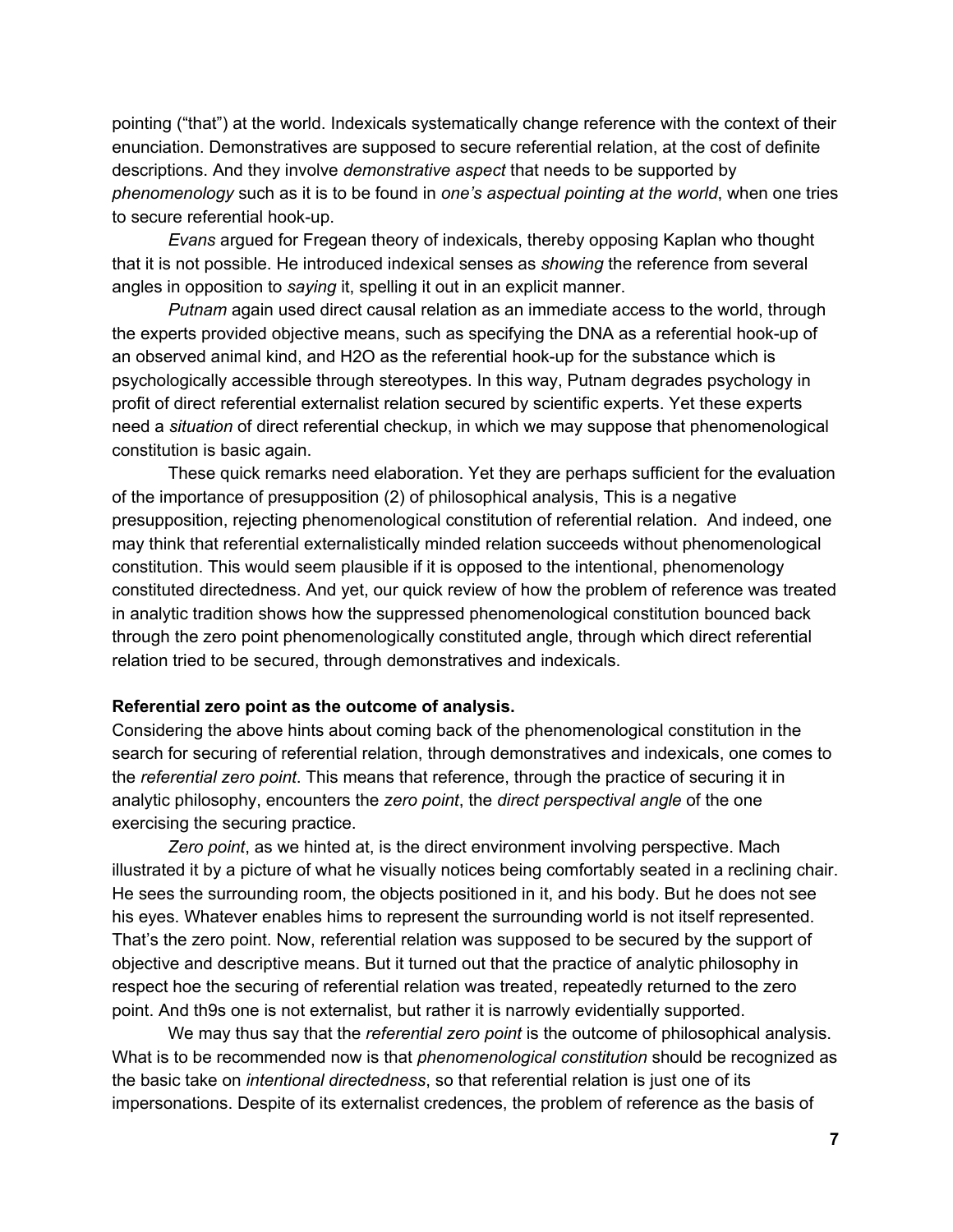philosophical analysis shows that it is *phenomenologically constituted* through the *zero point* that recurs in it through embracing of *demonstrative* and *indexical* tactics that it engages in.

# **References**

Austin, J.L. (1976). *How to do Things with Words*. Oxford UP.

Brentano, Franz (2008). *Psychologie vom empirischen Standpunkte*. Ontos Verlag.

Davidson, Donald (2001). *Inquiries into Truth and Interpretation*. Oxford: Clarendon Press.

Donnellan, Keith (1966). Reference and Definite Descriptions. *The Philosophical Review* 75: 281-304.

Frege, Gottlob (1879). Begriffsschrift: eine der arithmetischen nachgebildete Formelsprache des reinen Denkens. Halle.

Frege, Gottlob (1892). Ueber Sinn und Bedeutung. Zeitschrift fuer Philosophie und philosophische Kritik. NF 100: 25-50.

Grice, Paul (1975). *Logic and Conversation*. In P. Cole ed. *Syntax and Semantics* 3. New York: Academic Press.

Horgan, Terry and Nichols, Shaun (2015). *The Zero Point and I.*

Horgan, Terry and Potrc, Matjaz (2010). The Epistemic Relevance of Morphological Content. *Acta analytica* 25: 155-173.

Horgan, Terry and Tienson, John (2015). Phenomenal Intentionality and Intentionality Holism.

Horgan, Terry and Tienson, John (2002). The Intentionality of Phenomenology and the Phenomenology of Intentionality. In D. Chalmers ed. *Philosophy of Mind: Classical and Contemporary Readings*. OUP.

Husserl, Edmund (1900). *Logische Untersuchungen*.

Kaplan, David (1978). Dthat. In P. Cole ed. *Syntax and Semantics* 9. New York: Academic Press.

Kripke, Saul (1980). *Naming and Necessity*. Oxford: Basil Blackwell.

Leibniz, G. W. (1666). *De arte combinatoria*.

Mach Ernst (1905). *Erkenntnis und Irrtum*.

McGinn, Colin (2015). *Philosophy of Language: The Classics Explained*. MIT.

McGinn, Colin (1983). *The Subjective View: Secondary Qualities and Indexical Thoughts*. Clarendon Press.

Meinong, Alexius (196878). *Meinong Gesamtausgabe*. Graz: Kindiger.

Perry, John (2000). *The Problem of the Essential Indexical and Other Essays*. Stanford: CSLI Publications.

Potrc, Matjaz (2015). *Dinamicna filozofija*. Zagreb: Lara.

Potrc, Matjaz (1986). *Zapis in govorica*. Ljubljana: Partizanska knjiga.

putnam, Hilary (1975). *Mind, Language and Reality. Philosophical Papers 2*. Cambridge UP.

Russell, Bertrand (1905). On denoting. *Mind*. New series. Vol 14. No 56: 479493.

Searle, John (2015). *Seeing Things as they are: A Theory of Perception*. OUP.

Strawson P.F. (1950). On referring. Mind. New series. Vol 59. No 235: 320-344.

Tarski, Alfred (1935). Der Wahrheitsbegriff in den formalisierten Sprachen. *Studie philosophica* 1: 261405.